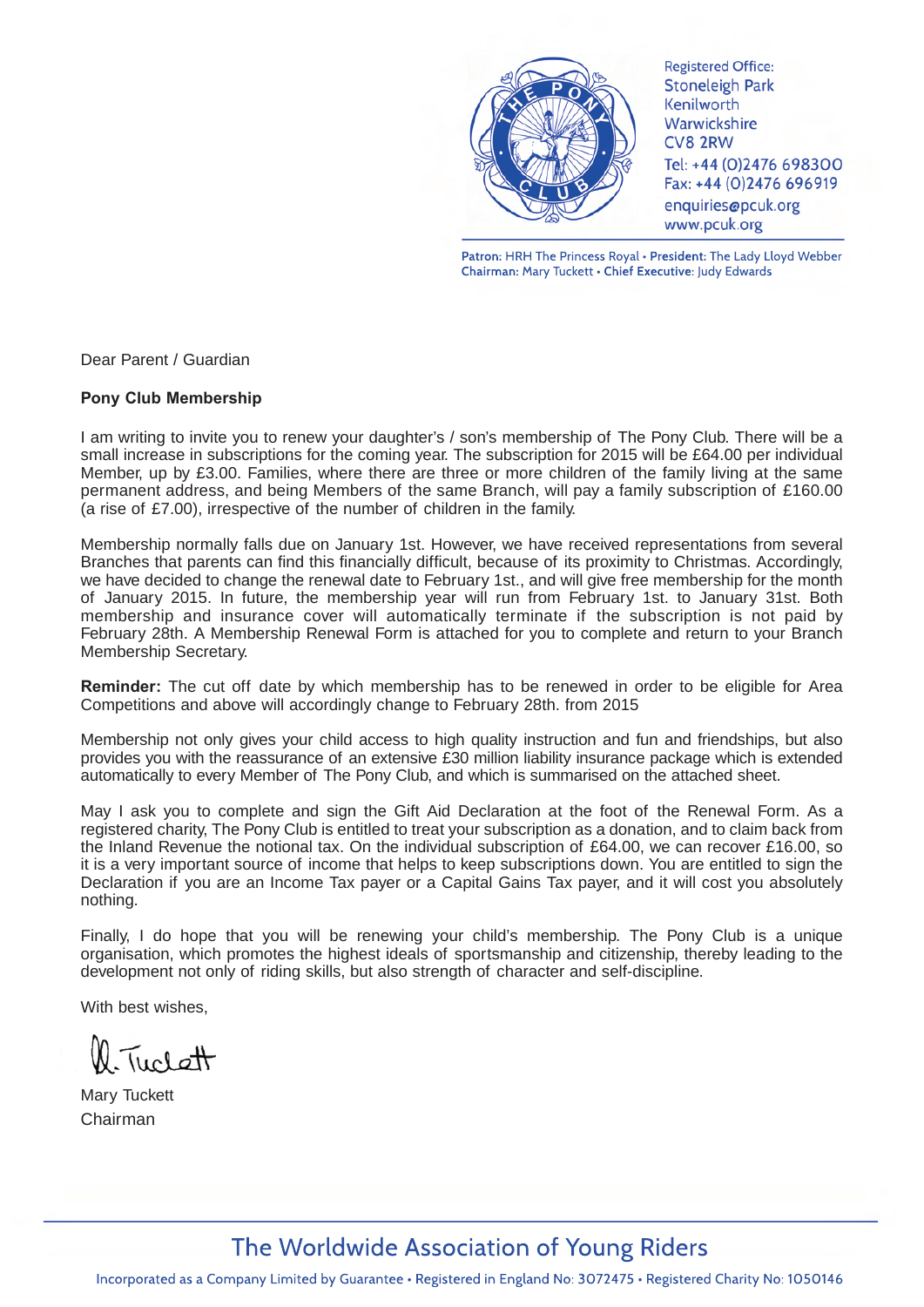## **Summary of Insurance Cover**

Members of The Pony Club are covered by Third Party Personal Liability Insurance up to £30 million. This cover exists 24 hours a day, seven days a week. Members are insured for legal liability for any accidental bodily injury or property damage caused to a third party arising out of the use or keeping of their own or a borrowed or hired horse or pony, provided that the horse or pony is primarily for the use of the Member. The cover extends to anyone riding a Members' horse or pony with the Member's (or parent's) permission, if they have no cover elsewhere. (The Pony Club's existing Liability Insurance Policy runs until June 30, 2015. It is the firm intention of The Pony Club to renew the Policy, subject to acceptable terms being offered by the underwriters).

It is important also to outline the main things the insurance does not cover, which are: -

- ❏ Injury to, or damage to the property of, anyone in the Member's family, household, or employment.
- ❏ Property in the care, custody, or control of the Member (e.g. a borrowed pony trailer, or a horse transported for a friend).
- ❏ Racing under Turf Authority Rules (except for the UK Pony Racing Series), Point to Point, Steeplechasing, Team Chasing or any other form of racing.
- ❏ Accidents to the Member.
- ❏ Business activities, or use for hire or reward.

The above summary is subject to all the Terms, Exceptions, and Conditions of the Policy, of which a full Policy Summary is available from Pony Club Headquarters or from our website www.pcuk.org, click on "For Parents".

The £30 million Liability Insurance cover provided to Pony Club Members represents outstanding value. If a child were to be knocked down by a horse, and suffered permanent injury, the compensation awarded by the courts could exceed £10 million. Since the typical Household Insurance Policy has a maximum Public Liability limit of £2 million, with cover more specifically designed for small domestic animals, and the policy conditions being much more restrictive than under the Pony Club Policy, the owner of the horse could well be facing personal bankruptcy if they rely on a Household Policy for their liability insurance.

If an incident occurs which could give rise to a claim by a third party, it is absolutely essential for details to be reported **immediately** to The Pony Club's insurance brokers, even if you believe that it will not result in a claim. If such a matter is reported late, Underwriters may refuse to provide indemnity.

Do not admit liability or make any offer or promise of payment, as this could invalidate the insurance. Any correspondence received from the third party or a solicitor should be sent to the brokers unanswered. They will deal with the matter on your behalf.

Contact details for The Pony Club's insurance brokers are shown below

The Pony Club's insurance brokers are: -

The Equestrian Insurance Division of Windsor Partners Ltd., 71, Fenchurch Street, London, EC3M 4BS. Tel: 0207 133 1200. Fax: 0207 133 1500.

Should you have any queries or correspondence relating to an incident that happened prior to July 1, 2007, then you should contact: -

THB British Equestrian, 107, Leadenhall Street, London, EC3A 4AF. Tel: 0207 469 0100.